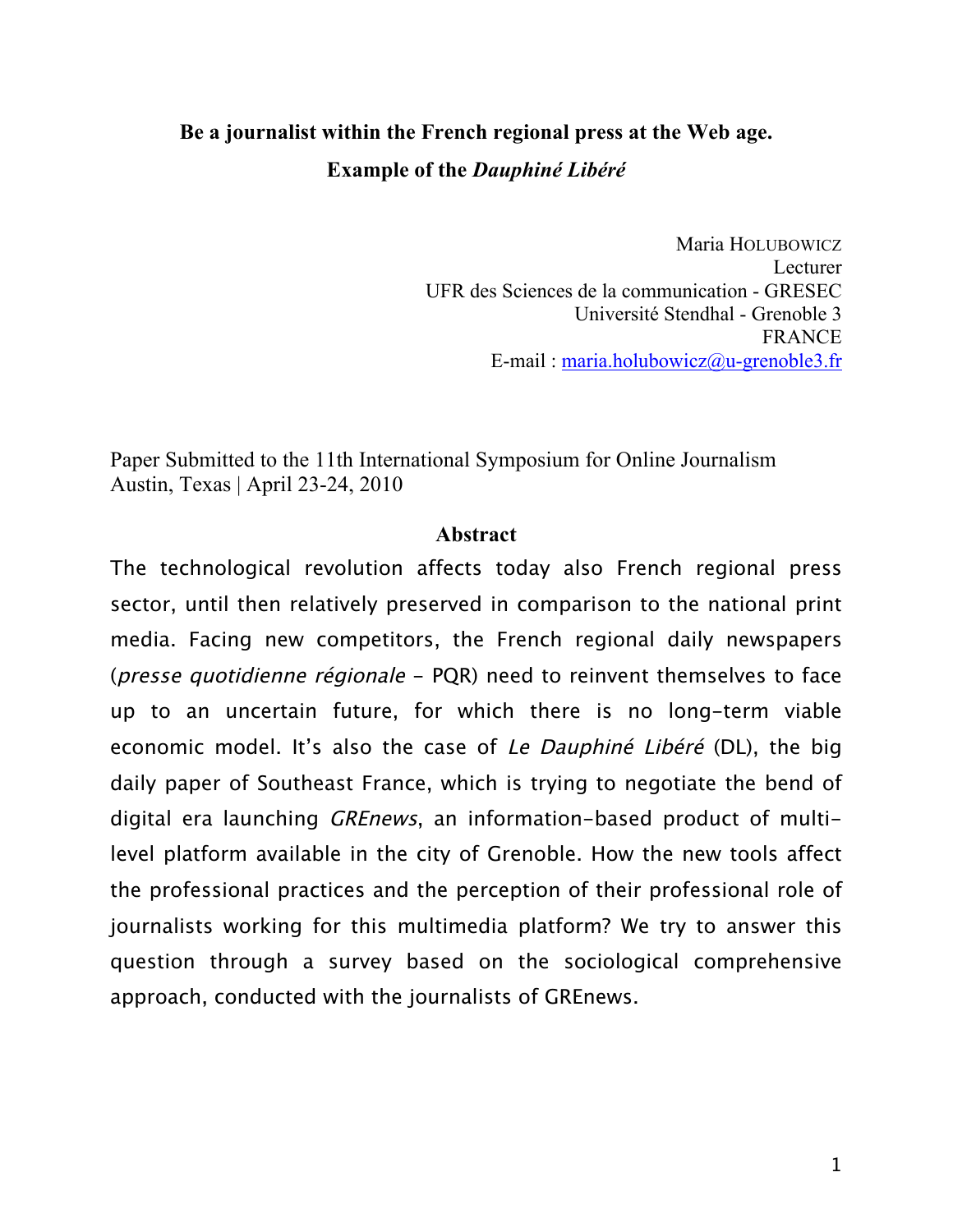#### *Introduction*

The French regional daily newspapers have been family businesses for a long time. Much smaller that the German or British press companies, they suffered from a chronic undercapitalization and from insufficient profits that slowed down their modernization. The arrival of the big media groups in the sector since the 70s (the Hersant group then the Hachette group) with their more rigorous management methods, and the concentration which followed in the regional press meant rationalizing the functioning of those companies.

However, it turns out that, faced with competition from free newspapers (which nibbled at the overall advertising revenue), and with regional press readership becoming older, and the general decline of newspaper sales, these consolidation efforts were insufficient. (Martin, on 2002) The technological revolution, which, thanks to "telematic" tools then the internet, allowed multiple sources for regional and local information, also affected French regional press sector, which, until then, had been relatively preserved in comparison to the national print media.

Therefore today, thanks to these factors, regional daily papers (*presse quotidienne régionale* - PQR) need to reinvent themselves to face up to an uncertain future, for which there is no long-term viable economic model.

PQR journalists are very concerned by these developments. We wanted to know how the journalists are coping with the new electronic ear, at both a practical and philosophical level; how is it affecting their behavior and professional practice? We also wanted to grasp the context of changes for traditional newspapers following adoption of the new electronic landscape, as well as to try to understand the impact of these changes on professional journalistic practice.

To answer these questions, we chose *Le Dauphiné Libéré* (DL), the big daily paper of Southeast France, and particularly one of its "children" of the Internet generation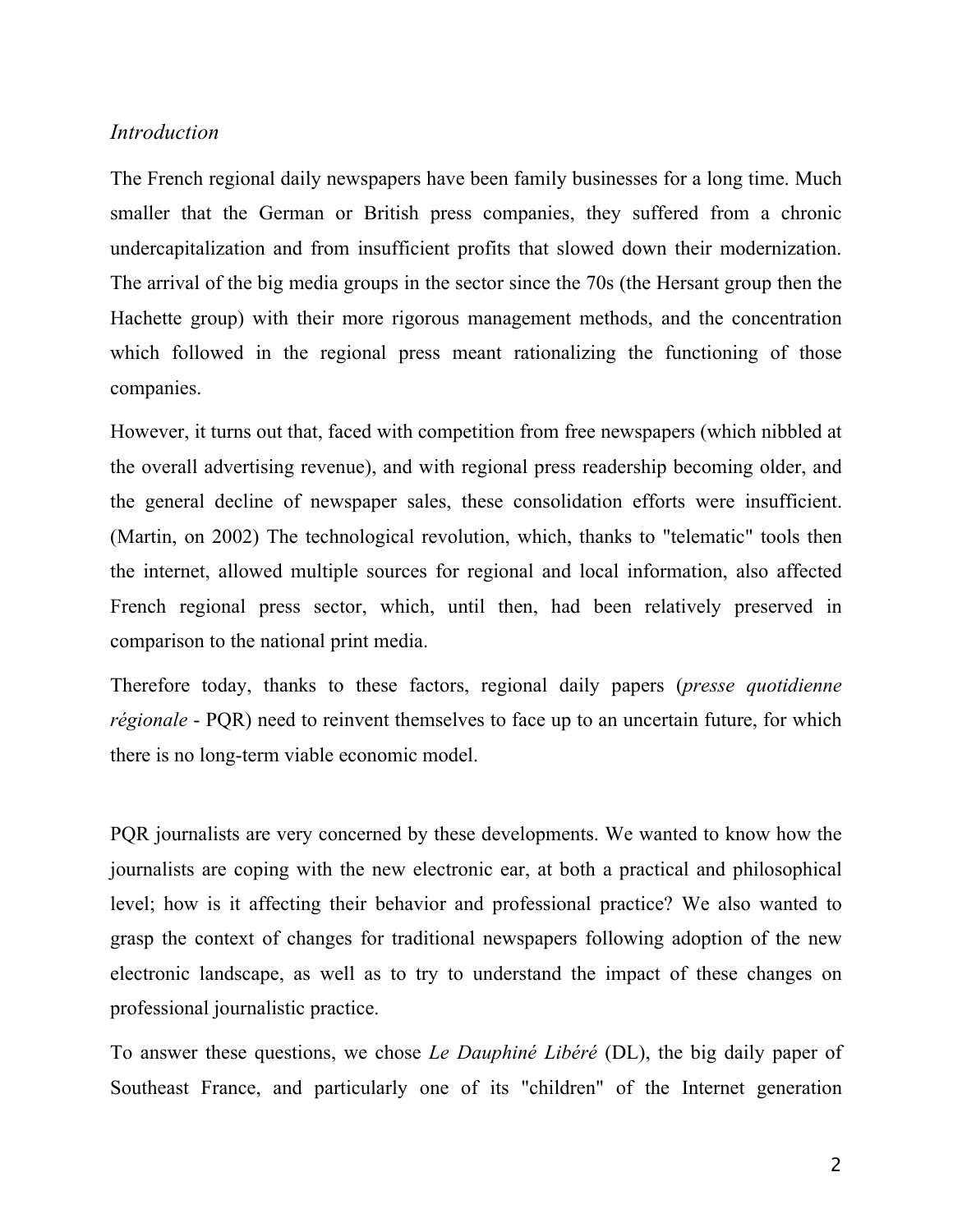*GREnews*, an information-based product of multi-level platform available in the city of Grenoble.

For that purpose, we led a semi-directive survey of all three members of the *GREnews*  editorial staff, and Jean-Paul Fritz, DL "New Media" Department Head. The objective consisted of capturing their professional role, but also their specific professional practices and their position within the company, such as they perceived it themselves. We also wanted to know if the work within multimedia platform had altered their perception of professional journalistic purposes. This sociological comprehensive approach was completed by analysis *GREnews* creative development contexts well as by analysis of the product itself.

# *Le Dauphiné Libéré new media diversification strategy*

*Le Dauphiné Libéré*, is a regional daily paper which covers nine French departments. It has a daily circulation of around 250 000, and the main stages of its development during sixty years of existence remind those of its competitors. It was born from the French Resistance movement after WW2, and it was originally a family concern which fell into the hands of large publishing conglomerates. Firstly taken over by Robert Hersant (1983), then the EBRA group ("East Burgundy Rhône-Alpes", 2006 which had been established by Mutual Credit bank).

The Dauphiné daily paper benefited from a virtual monopoly in its distribution area, and was practically the last big French daily title to invest in the Web: its site was launched only when the formula changed in 2005. Confronted with greater competition from new players, as well as with the constant decline of its aging readership, *Le Dauphiné Libéré* was forced to react.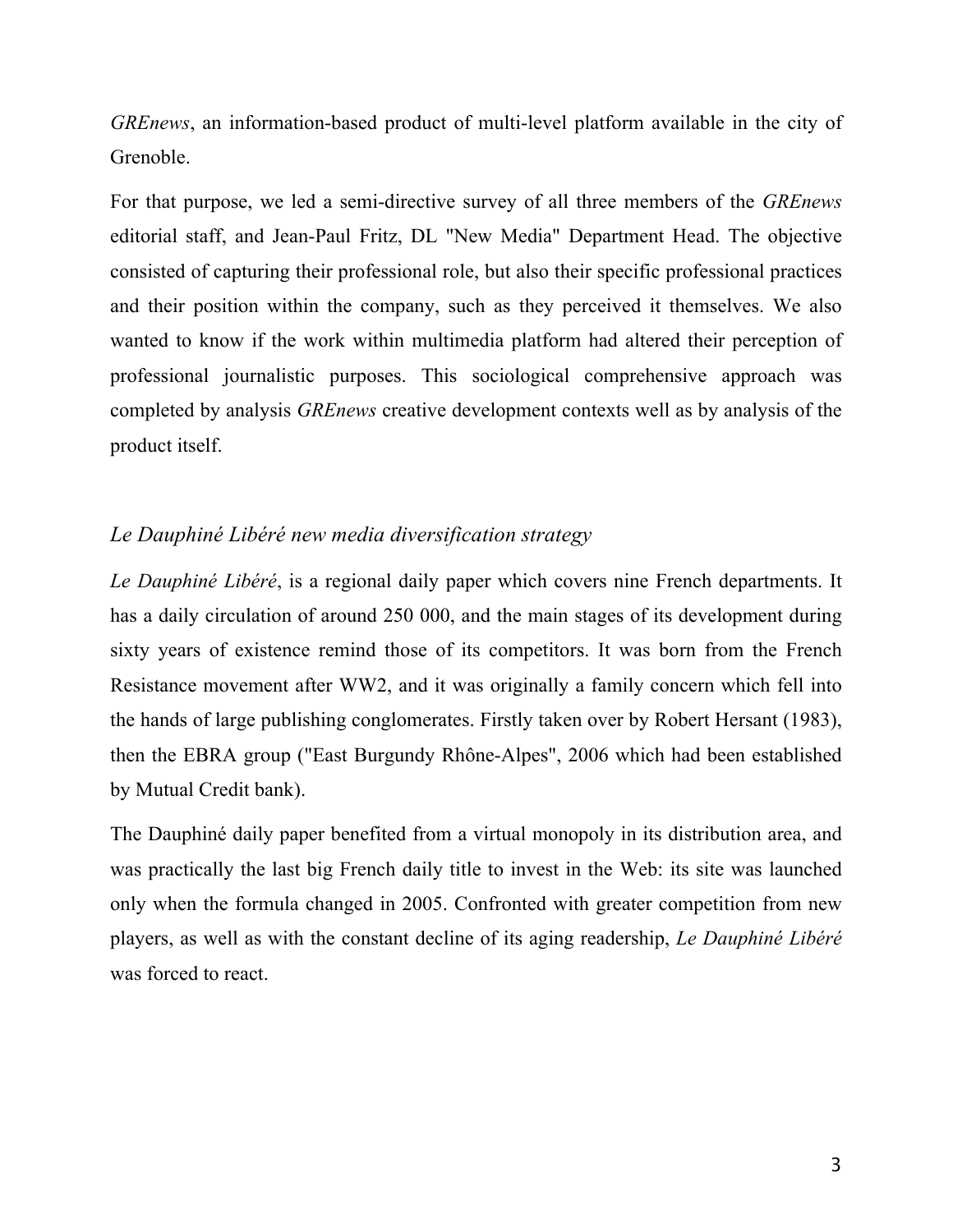The first attempts at diversification onto the internet can be traced back to the middle of the 90s. *Le Dauphiné Libéré* tried to make a niche on-line business named *Dauphiné Network Services* (DNS). However, this attempt failed, as happened elsewhere to similar examples, simply because the public was not ready to embrace the online revolution at that stage.

However the next attempt by daily papers to take their position on the net should be more successful. It started with the experience of creating a participative site for the French presidential elections in 2007. Launched on February 12th of that year, the site mixed journalistic information with interactive feedback: Internet users could publish their own comments without preliminary moderation. This experience ended with the presidential election, but turned out decisive enough to tempt other ones.

# *GREnews, a multi-platform media*

So in February 2008 *Le Dauphiné Libéré* launched the tri-media *GREnews*: a free weekly paper, a website, and a daily webtv news channel. Indeed, given the current general context of the print media, the development of new arms became an economic major investment for the Dauphiné newspaper, as Patrick Peltier, chief development editor explained (www.ledauphine.com, on February 06th, 08). At the start, the team consisted of just nine people: an editorial coordinator, three multimedia journalists, a photo-video journalist, and a team of four to produce the webtv news (as well someone responsible for advertising).

The diversification of *Dauphiné Libéré* onto these new platforms was specifically conceived of to seduce a younger audience (between 18-35 years), most of whom had been avoiding traditional newspapers (and in particular the regional daily's), because they had been perceived of by younger readers as not taking enough interest in their lifestyle and how they find their news (ie getting their news online). *GREnews* weekly and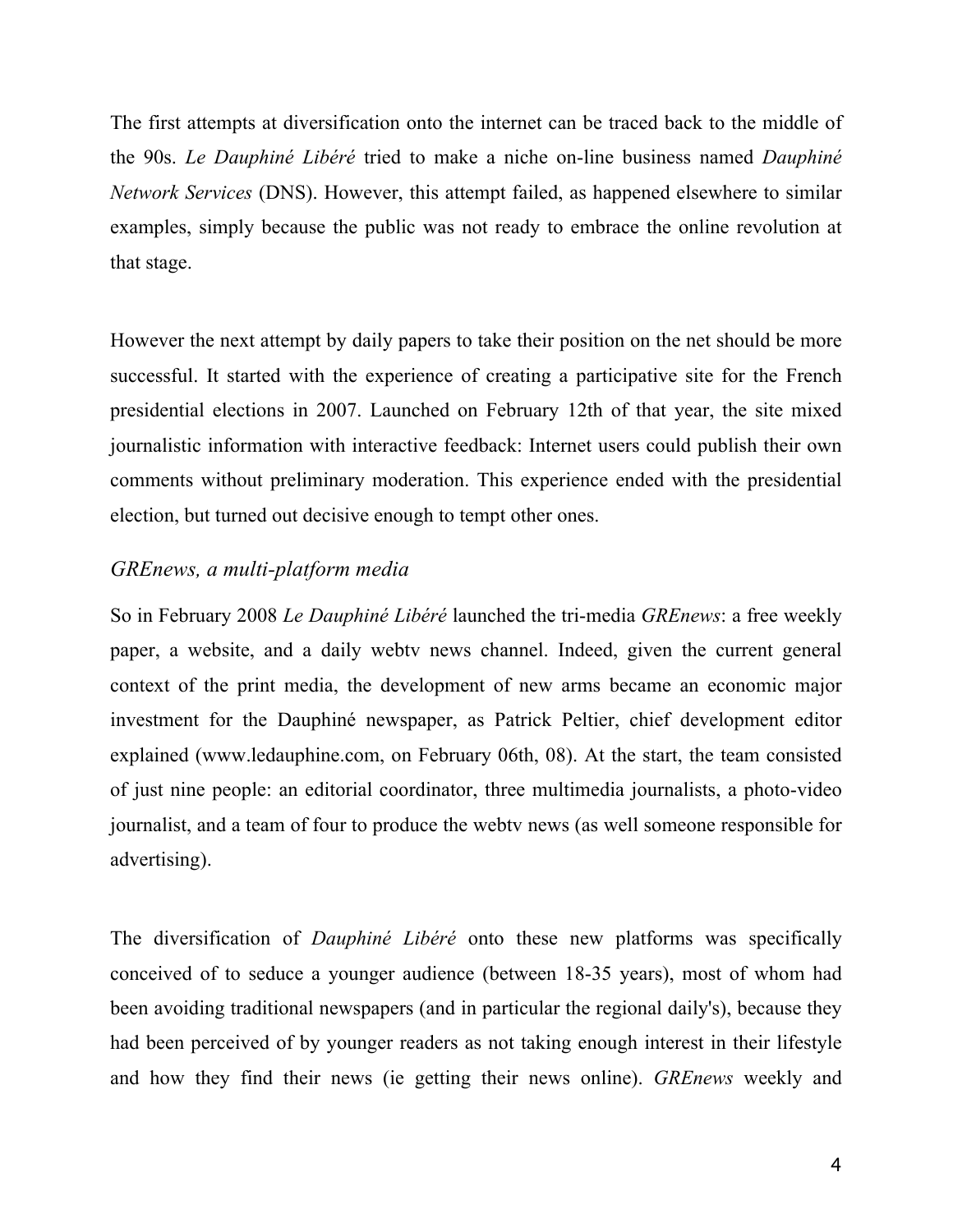grenews.com, by using a formula centered around entertainment programs and sport ingratiated themselves to urban young people from the Grenoble area. It is worth stressing that the demographics deserve to be taken into account because Grenoble prides itself on being a "young" city par excellence. It is home to 60,000 students, who represent almost 50% of the "intra-muros" (metro-area) population of Grenoble.

In addition to the journalistic content (articles, files, slide shows, videos), the electronic version of *GREnews* (grenews.com) places an important emphasis on facilitating readers participation using the interactivity of Web 2.0 technology. This includes links to socialnetworking sites (Facebook, Myspace), content- sharing platforms (YouTube, Dailymotion etc) and to the increasing role of readers comments, mini-polls and votes (eg: for sports personalities, politicians etc), which are all utilized to increase active online interactions. The "young" character of the site is heightened by various design elements (video testimonies, for example the Saint Patrick's Day parties) and by the language used, in particular that used in the poll questions. The objective being to create loyal communities at various points around the site, although at the moment, the editorial staff have no money to do it. The site has between 1500 and 3500 unique visitors a day.

Specializing in hyperlocal information, grenews.com obviously appeals specifically to the region. However, its creators hope to increase national share from "search traffic" (currently quite low because of the lack of sufficient referencing) because Grenoble, considered to be a centre for new technology, and situated in the heart of the Alps, interests not only the local inhabitants but also has a wider regional and national significance.

The free 30 page weekly *GREnews* reproduces some content from the website. It distributes 40 000 copies every Wednesday from around 800 points throughout the city. According to Peltier, *GREnews* would have generated a turnover in its first year of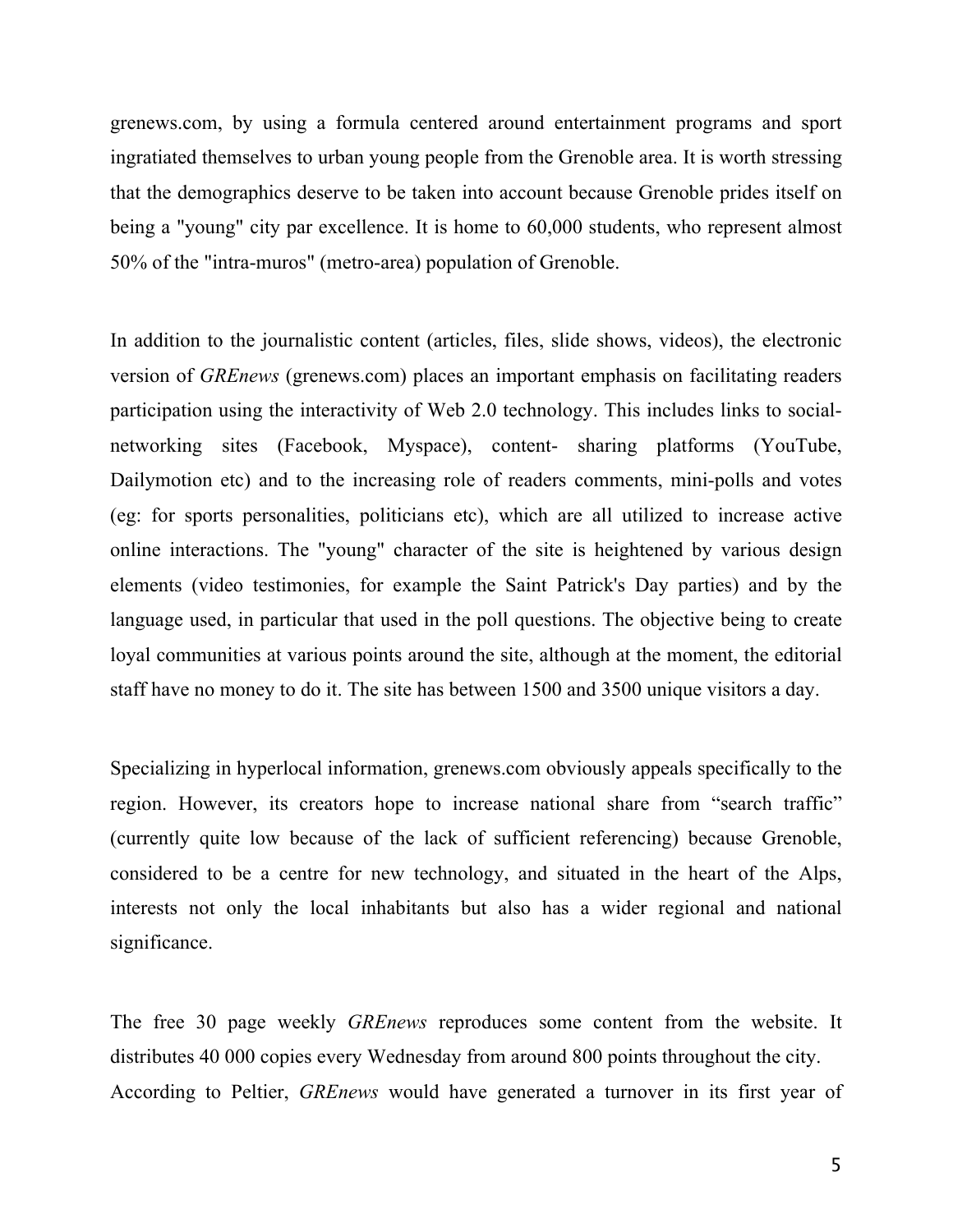500.000 euro (AFP, December 2, 2008). Head of New Media Jean-Paul Fritz claims this has put the company back into profit. However, he admits that they had to give up incorporating daily television news on grenews.com because it was too expensive to produce. He also admits that the online success would not have been possible without the backing of the printed newspaper and if they had not already been a well respected news organization, without direct competitors in their region, and by being a member of the biggest regional press conglomerate in the country. As additional proof of the power of a big player, we can cite the recent disappearance of the only direct competitor to *GREnews* another free weekly called "*Grenoble and I"*. 1

# - *other DL experiences on the Internet*

-

This formula of a website plus free printed weekly was created in October 2008 in Avignon, in the south of the Dauphiné Libéré distribution area. Here there is a daily paper *Vaucluse Morning*, a local version of DL. The context is however very different because Avignon is a city of only 160,000 and *Vaucluse Morning* is confronted by competition from daily paper *La Provence* (Hersant Média group).

A similar experience was tried in Annecy, (a city of more than 50,000 inhabitants in the North French Alps) from December, 2008. A website was started there under the name of Arvinews, but continued only five months owing to the lack of a sufficiently large market.

The *Dauphiné Libéré* group also created a mulitmedia product dedicated to skiing: the *Ski stopwatch,* a paid-for magazine (with 7 issues a year) plus a website launched at the end of 2006.

Jean-Paul Fritz insists however that DL has no predetermined new media strategy other than successive trials to see what works. Other journalists of *GREnews* hold the same

<sup>1</sup> Distributed in the capital of the Alps in 40 000 eg (45 000 eg for *GREnews*) since 2006, *Grenoble and I* is not available any more in paper version since the end of 2009 but survived on the Web.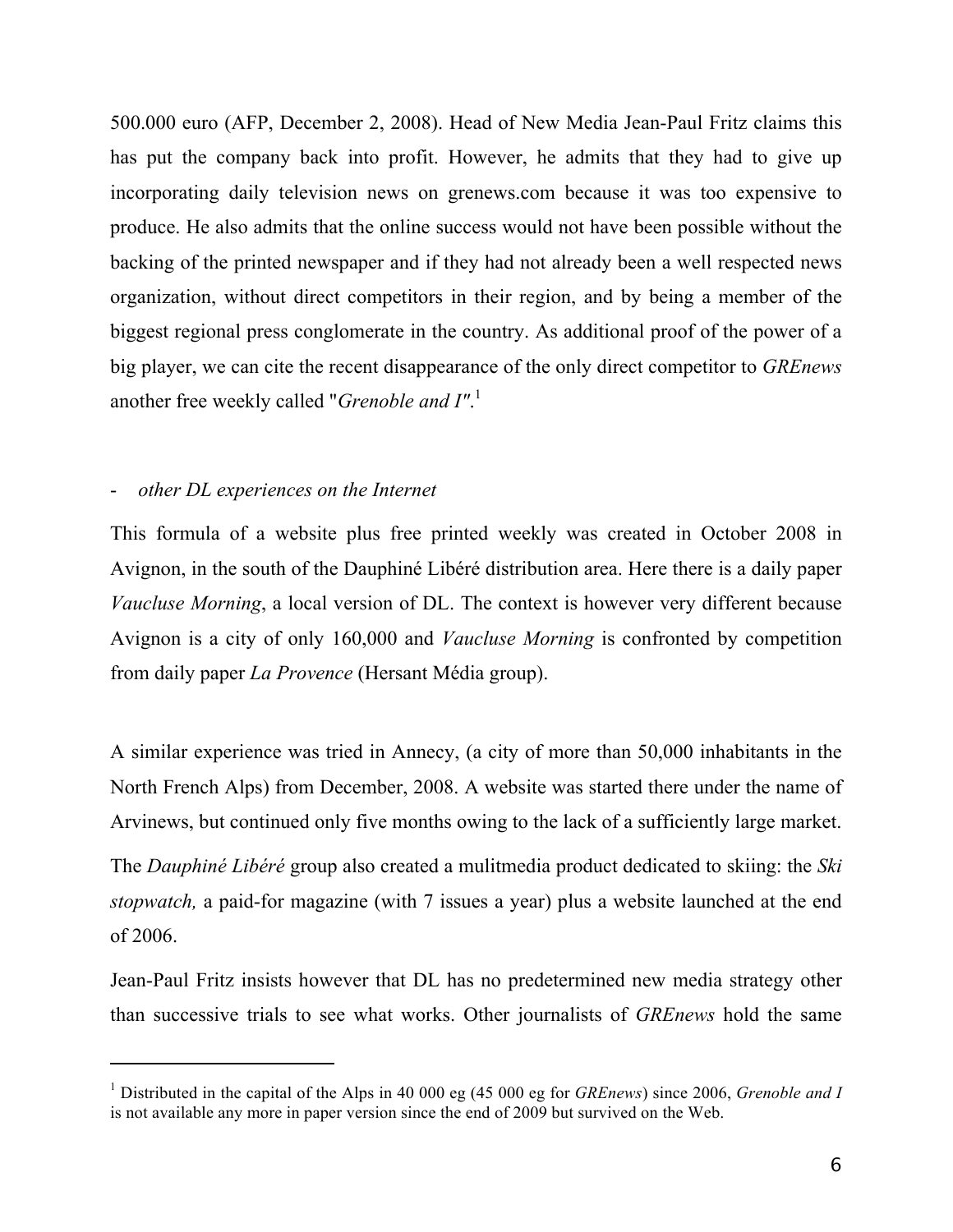views, without going into details. This is not surprising in itself because strategic company information is probably confidential. These assertions give weight to the observation of Yannick Estienne, author of a work on professional practices in internet journalism.

Indeed, Estienne says: *"the online journalism works as a laboratory where a whole journalistic generation, acclimated in the new media, experiments the another relationship to their profession"*. (Estienne, on 2007, p. 291) The next evolution will need to improve upon what already exists, as well as optimizing all the means available within the entire EBRA group. So, the DL website is soon going to upgrade to a new software version, putting it onto the same platform as *Le Progrès* and *L'Est Républicain* (other newspapers of EBRA group). In any case, the mobile phone market, which is still not yet mature, would not be concerned at the moment by the news projects of DL. On the other hand, the "mother newspaper" is also preparing to jump to multi-platform by training editorial staff to use web tools.

So who are the models for this online evolution? Jean-Paul Fritz says they are Anglo-Saxon; for example *The Guardian* website in particular, which generates a worldwide traffic. To paraphrase Fritz: *"This relatively small British national newspaper has everything online: the navigation is magnificent, the basic graphics are superb; podcasts work well and their iPhone application is excellent"*.

However, Patrick Peltier the *Dauphiné Libéré* chief development editor said at the beginning of 2008, the group's objective was to make it so that products other than the daily newspaper should represent 50 % of the turnover figure in the space of five years (*Tribune*, in February 6th, 2008). He did not specify if that figure is for the entire EBRA group or only *Dauphiné Libéré*.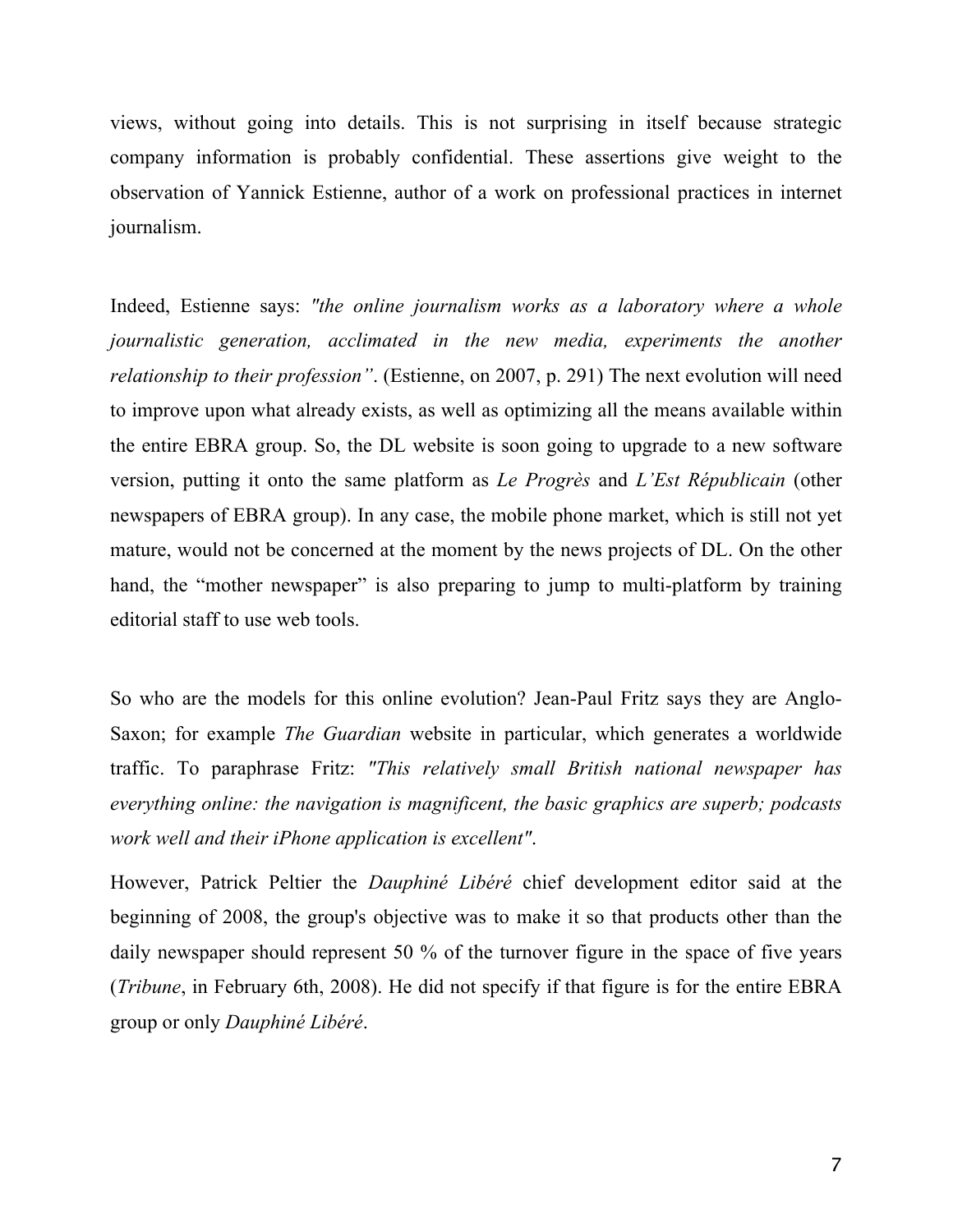#### *Being a GREnews journalist*

After webtv news was abandoned, the *GREnews* editorial staff consisted at present of barely three journalists. An insignificant number in comparison with more than 250 journalists working on the DL main desk (around forty journalists on Grenoble alone). Added to that figure, DL employs four local correspondents, as well as some students from the local school of journalism who have a partnership with the company. The supervision of the students is part of tasks of the editorial staff. To explain the lack of editorial staff on *GREnews*, one of our interlocutors accuses the companies profit motive thanks to the gloomy prospects in the print media.

#### - *continuity in stimulating environments*

Three *GREnews* journalists come from the DL desk. They followed classical professional paths to enter the regional press: a training course, a period as local correspondent, recruitment under limited-term contract, passage via a local agency… before becoming promoted to the central desk. None of them is graduated as a journalist, or did any specific training course in web techniques before being hired. All of them are said to have learnt and been formed "on the hoof", as one goes along, just by working in the job.

They are all about thirty years old, close to that of their target readers. Their personal qualities were a determining criterion in their recruitment for this multimedia project. This may be even more relevant than any master's degree connected to the web, as three members of the editorial staff confess freely. Only the leader of the New Media project admits to being an unconditional geek and as such, he constitutes the human resource for his colleagues.

Working both for the Web platform and for the paper, they consider themselves as multimedia journalists and not simply as online journalists. They all insist on the notion of continuity with regard to their previous professional practice. *"I do exactly the same*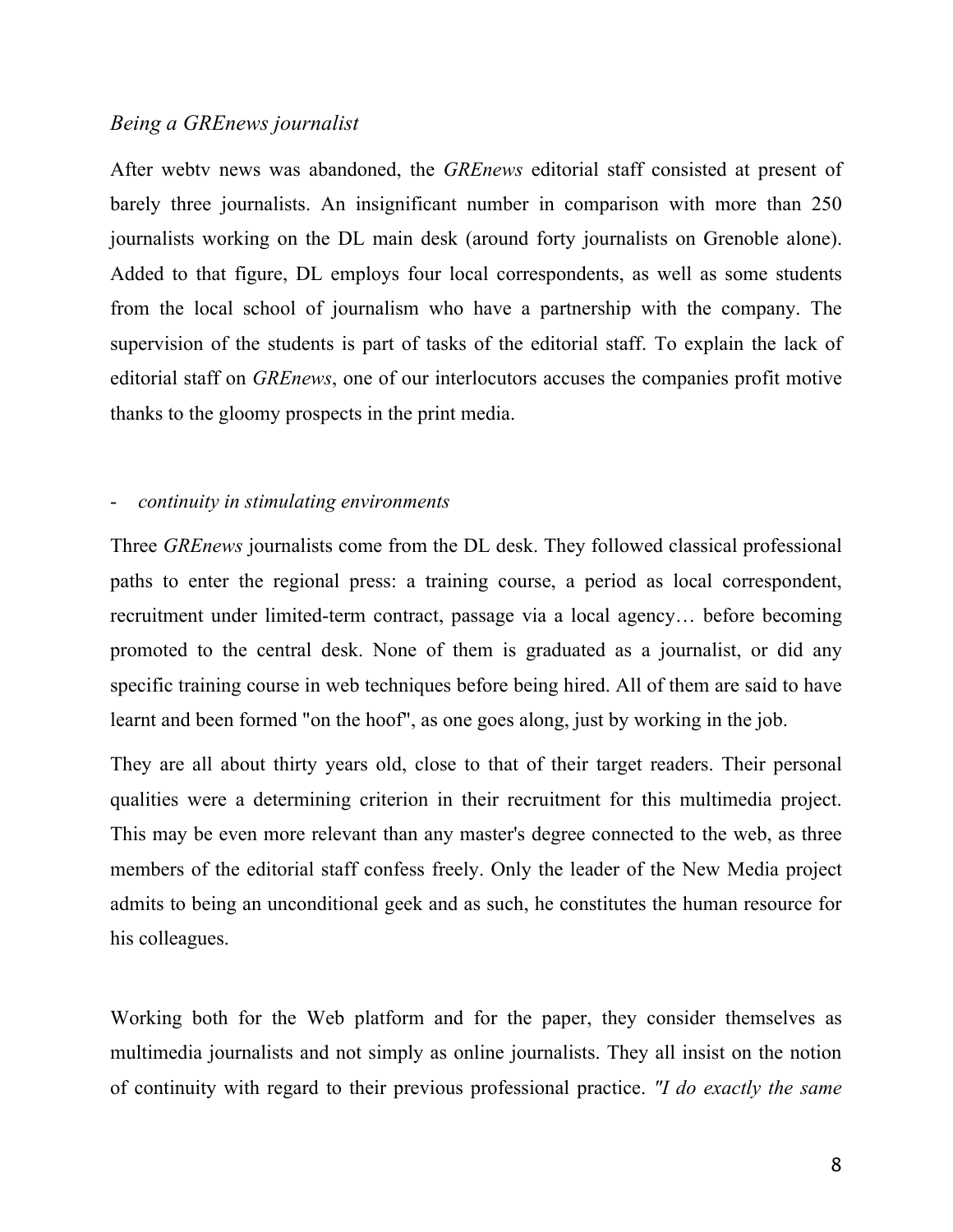*work as I did before "*, says Fritz. He takes an opposing view to common opinions and considers that even the writing remains the same online as it is in print: there is no specific writing style necessary for this platform - in fact it requires better legibility.

What has changed, on the other hand, is that much more versatility is required. It is necessary to research the information, to verify it, to shape it, to put it online, to manage the contact with the users and with the other stakeholders (like the announcers), to supervise the school of journalism students… Our three journalists have to achieve all these tasks, normally taking some of other professional functions or even of different professions.

Considering the level of professional skills required, having this degree of versatility is difficult to manage, especially given the extremely reduced number of editorial staff. Consequently, the work within *GREnews* is characterized for everyone by a constant series of deadlines. *"To work on a multi-platform demands constant energy and an obstinacy "*, admits one of the journalists. *"We scatter a lot, we are not well formed, we haven't enough time to do everything, schedules are impossible "*, says the other one. Reminding us of the fact that the biggest amount of financial investment is concentrated on the daily news. Yes, experimenting with new businesses is good, but on the condition that everything is in balance.

The Web beats with the immediateness of information - which is not always simple to manage: demanding a huge ability to react quickly and usually to do so with insufficient resources. Interactivity is another specific element to be considered, with its appropriate advantages: readers can introduce new topics and their reactions allow the editorial staff to know better theirs opinions and theirs needs...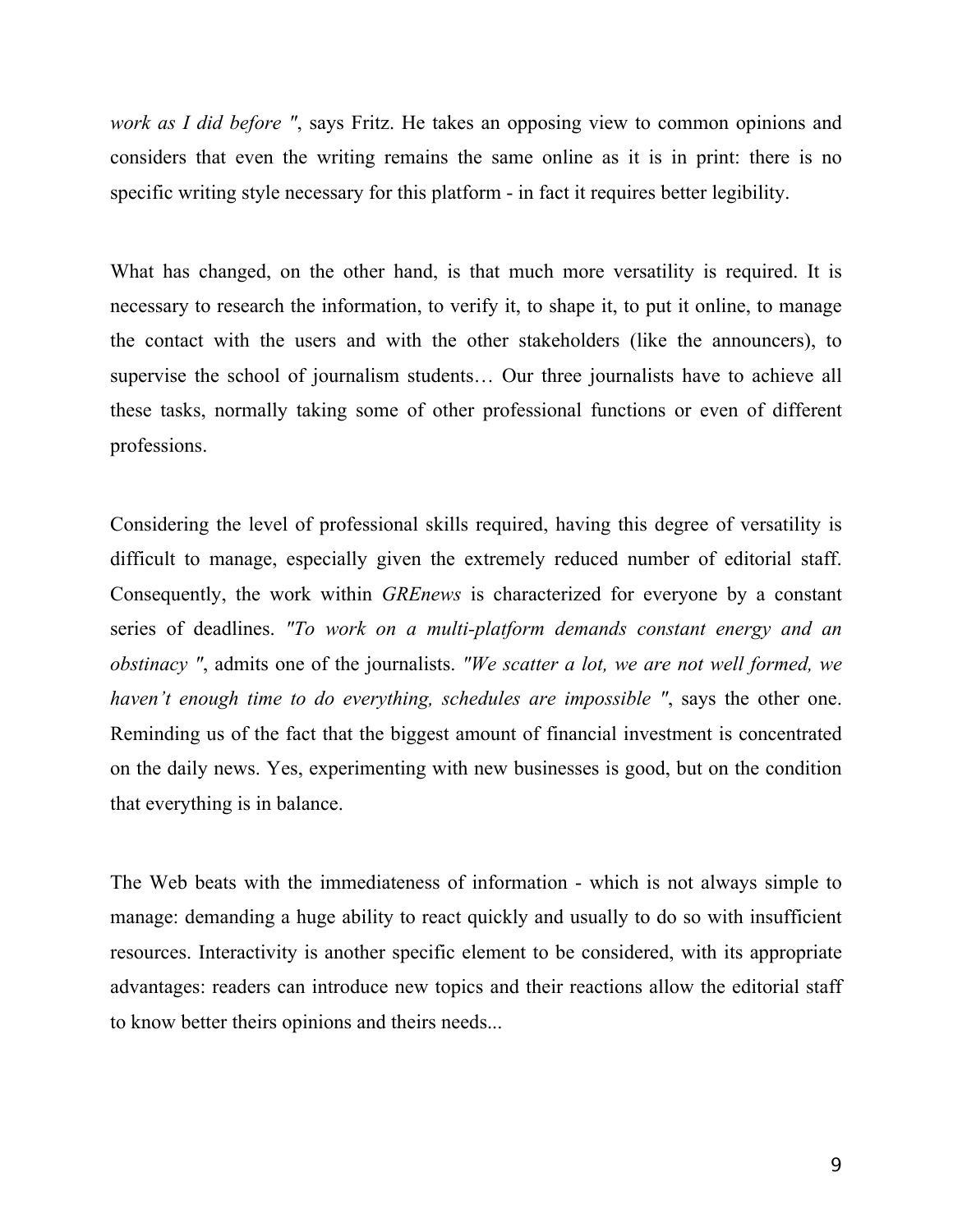However, in spite of the workload and the availability demanded, the experience is considered stimulating, even very positive, by *GREnews* journalists. They are aware of being in the forefront of innovation, they appreciate integrating new skills which they anticipate as the standard tomorrow's reporting. And in fact: *"to be much more in sync with the evolution of the job"* must be perceived as reassuring in the context of general anxiety about the future of the print media.

With a fairly autonomous work life and relative job security (all three are under permanent contract), the journalist-writers of *GREnews* consider themselves to be well paid according to their professional seniority (ten years on average), a not insignificant feat at the time of economic instability with unemployment rate touching in France 10 %. Having said that, they remain conscious of the fragility of the experience and nobody risks betting on tomorrow.

## - *a traditional concept of professional aims*

Given what has been said, we should not be surprised that multi-platform journalism has not enormously changed *GREnews* journalists vision of practical experience. On the contrary, in a professional context, they consider it necessary to refocus on the fundamental role of the profession which they summarize in the following way: *"to inform"*, *"to know how to collect information and treat it "*, "*to tempt readers "*, " *do not cloud the facts with ones own opinions* ". One of our interlocutors tries to give himself some time to understand *"complex situations where the part of the human is important"* and admits to us: *"I always considered that our job is to decipher multiple nuances of grey on a beautiful black and white picture".*

Recited as a belief, and with a certain youthful naivety, these words can only prove an attachment shown by these journalists to traditional journalistic doctrines. Doctrine that sees journalists as some kind of guardian of democracy because their main objective is to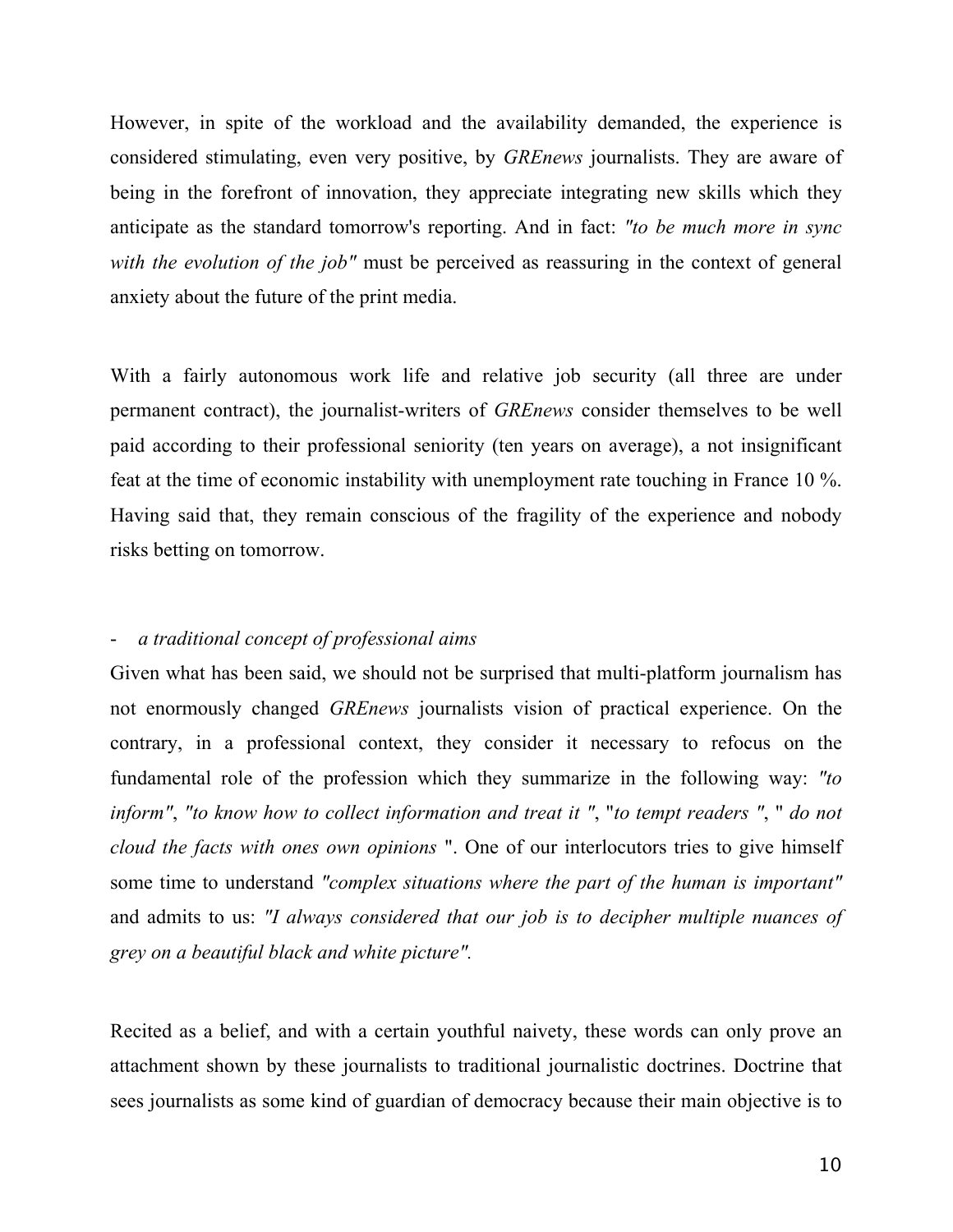be impartial or is going to enlighten citizens' choices. (Mathien, on 1999) Naturally, on no account, can this be confused with the reality of daily journalistic practice. For these young reporters, journalism remains a pure mission, no matter the platform on which they are brought to work.

## *Conclusion*

To summarize, the results of our survey above all highlight a continuity of professional practice by the journalists brought to work online. This report confirms studies on the evolution of journalistic practice before the Web, made in France already in the beginning of the 2000s (Cf. Damian, Ringoot, Ruellan, Thierry, on 2002; Pélissier, on 2002, 2003; Ruellan, Thierry, on 1998) according to which the Internet appears more as an accelerator of observable professional changes in the media since the 1980s. Turnover which, moreover, touched first of all media economy, before it began affecting professional practices. (Pélissier, on 2003).

The example of *GREnews* also allows us to believe that even if the internet requires behavioral evolution, the practices and mentalities of establishing new social relationships in the workplace, is maybe less painful for the employees of the big French regional newspapers (of which *Le Dauphiné Libéré*, is one) than for other categories of journalists. Indeed, these newspapers, in spite of the unpredictable perspectives, remain solid enough to face the digital era without abrupt breaks, in particular when it is a question of bringing their employees, the journalists in this case, towards new standards of professional practice. It is evident however, that the results of this investigation, obtained on the basis of the study of only a small desk, should be confirmed by the other studies of this kind to eventually aspire to some generalization of the effects.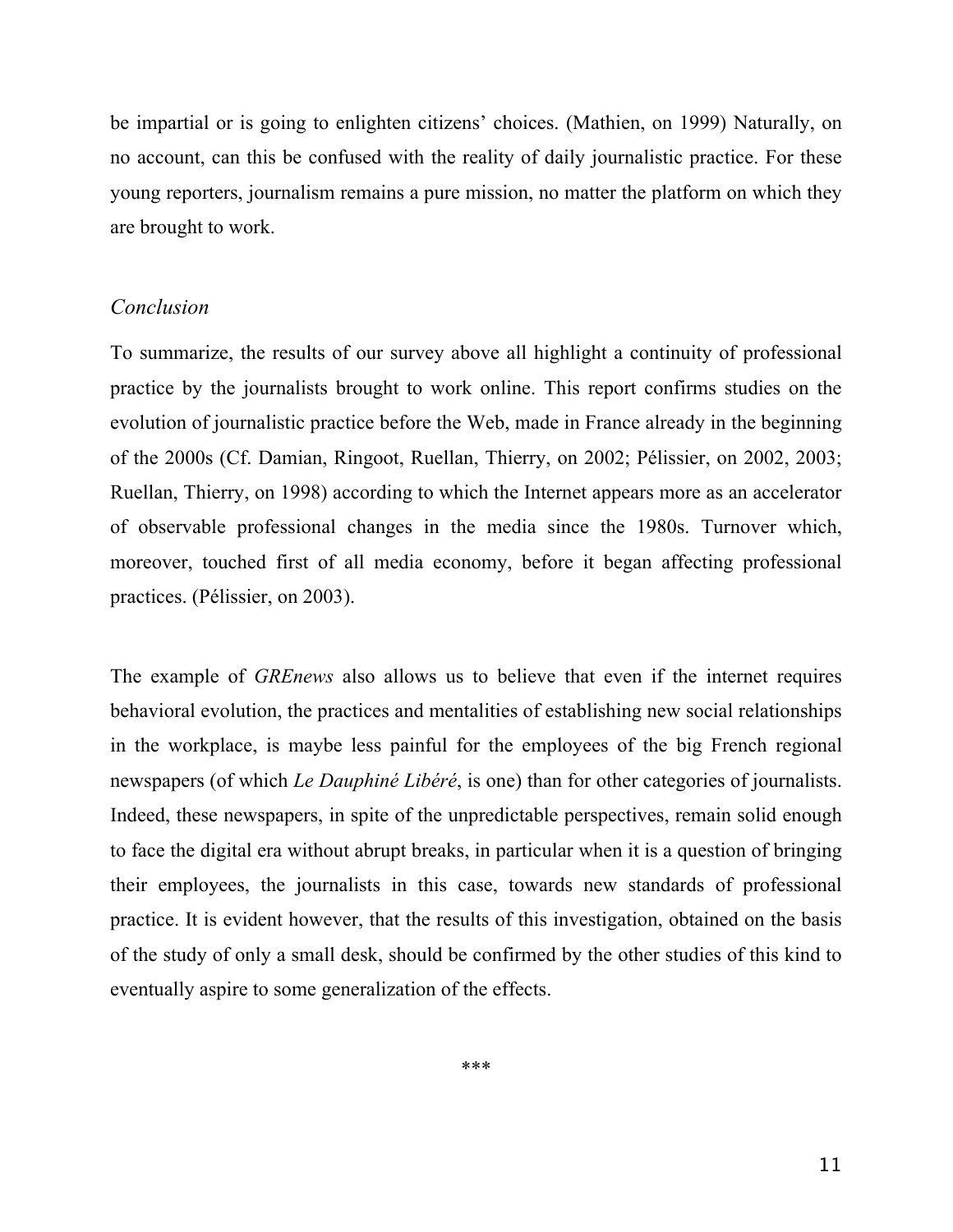#### **References**

*« Avec Grenews.com, "Le Dauphiné" lance le plurimédias »*, in La Tribune, 6 février 2008.

BEGUIER, Patrick, Localement vôtre : le guide du journaliste en presse départementale et régionale, Paris: CFPJ éd., 2006, 215 p.

DAMIAN B., RINGOOT R., RUELLAN D., THIERRY D. (dir.), Inform@tion.local : le paysage médiatique régional à l'ère électronique, Paris ; Budapest ; Torino : L'Harmattan, (2001) 2002, 308 p.

DIBILIO, Philippe, L'Aigle et la plume ou les péripéties de la presse quotidienne Rhône-Alpes, Lyon : Fédérop, 1980, 201 p.

ESTIENNE Yannick, Le Journalisme après Internet, Paris : L'Harmattan, 2007, 313 p.

FOGEL Jean-François, PATINO Bruno, Une presse sans Gutenberg. Pourquoi Internet a bouleversé le journalisme ? Editions Points, 2007 (2005), 189 p.

*« Le Dauphiné » expérimente la presse gratuite multimédia »*, in Les Echos, 24 octobre 2008 *"Le Dauphiné Libéré" arrête "Arvinews.com"*, in La Correspondance de la Publicité, 24 avril 2009.

*« Le Dauphiné Libéré-Vaucluse Matin lance un hebdo gratuit sur Avignon »*, AFP, 21 octobre 2008.

*« GRENOBLE : GREnews.COM ARRIVE »*, HYPERLINK "http://www.ledauphine.com" www.ledauphine.com, le 06 février 08

MABILEAU Albert, TUDESQ André-Jean (dir.), L'information locale, Paris : Pedone, 1980, 359 p.

MARTIN Marc (dir.), Histoire et médias: journalisme et journalistes français : 1950-1990, Actes du colloque, Université de Paris-X-Nanterre, 6-8 octobre 1988, Paris : A. Michel, 305p.

MARTIN, Marc, La presse régionale : des affiches aux grands quotidiens, Paris : Fayard, 2002. 501 p. MATHIEN Michel, La presse quotidienne régionale, Paris : PUF, 1993, 127 p.

MATHIEN. Michel, *« Le journalisme professionnel face aux mutations de l'information et de la communication »* in Quaderni, n°37-hiver 1999, pp. 11-42.

PELISSIER, Nicolas, *Cyberjournalisme : la révolution n'a pas eu lieu*, in Quaderni, n° 46, hiver 2001- 2002, pp. 5-26.

PELISSIER, Nicolas, *Un cyberjournalisme qui se cherche*, in *Hermès*, n° 35, 2003, pp. 99-107.

PISANI Francis, PIOTET Dominique, Comment le web change le monde. L'alchimie des multitudes, Paris : Pearson, 2008, 263 p.

POULET Bernard, La fin des journaux et l'avenir de l'information, Paris : Gallimard, 2009, 217 p. RINGOOT Roselyne, UTARD Jean-Michel (dir.), Le Journalisme en invention. Nouvelles pratiques, nouveaux acteurs, Rennes : Presses Universitaires de Rennes, 2005, 215 p.